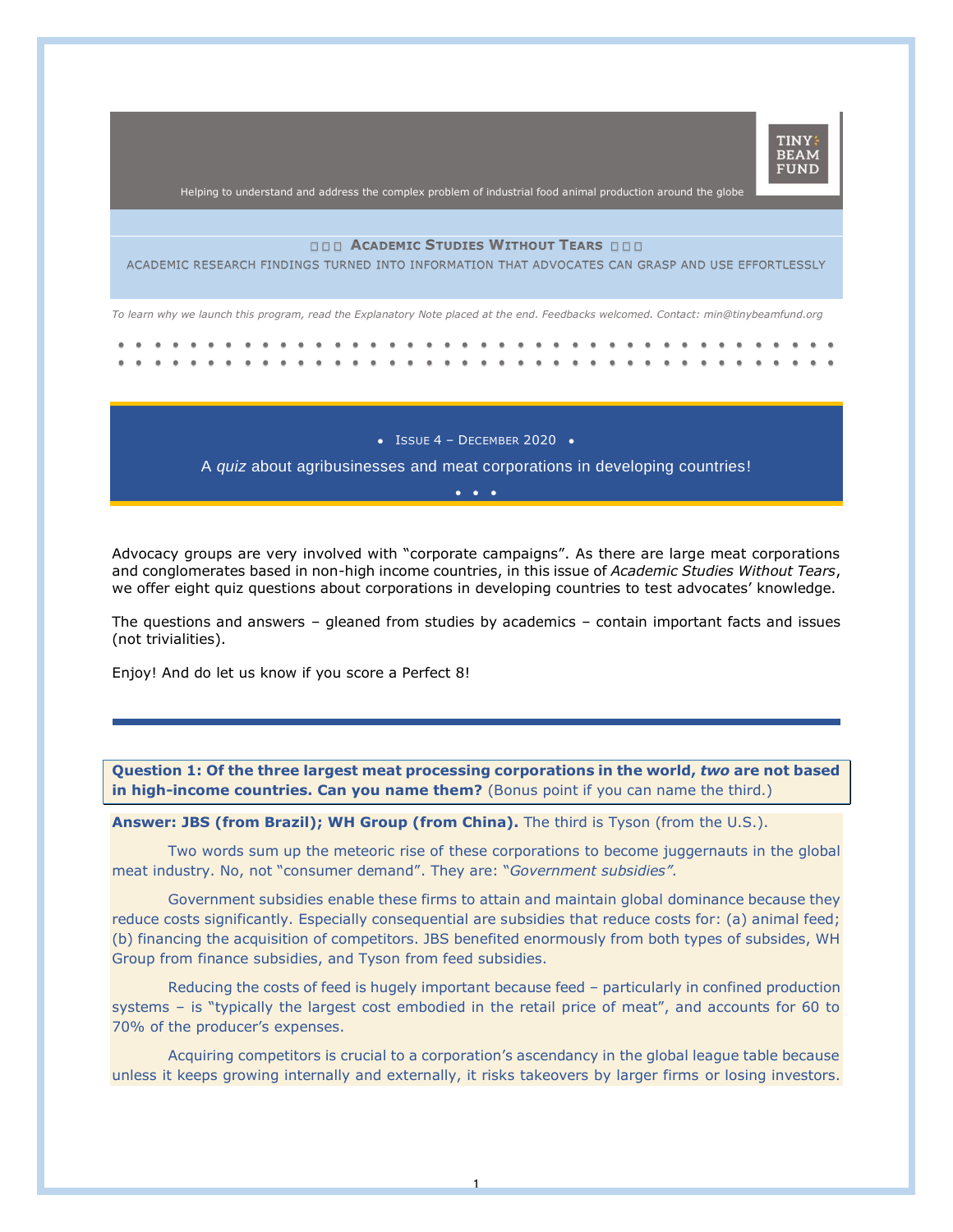Governments assist acquisitions with financing. The Bank of China gave a \$4 billion loan for Shuanghui's acquisition of Smithfield in 2013 and approved the request in just one day.

Government support also helps corporations in other ways. Governments fund research into new ways to reduce animals' feed consumption and diseases, increase their growth rate, dispose of their waste, enabling corporations to produce more animals in confined spaces. Governments' anti-union laws and assistance to supplement below-subsistence wages reduce corporations' labor costs.

#### A bit more info:

- "*The scope of government subsidies provided to Tyson, JBS, and WH Group suggests that without these supports* the global meat industry would be far less concentrated in ownership, and the top executives of all of these firms would not be billionaires. . . . In addition, *the meatification of diets might not have proceeded as extensively*, meat production would be less geographically concentrated, and livestock and feed crops would be less genetically uniform." [italics added by Tiny Beam Fund]
- "Government subsidies, both direct and indirect . . . are numerous, and include direct ownership stakes, payments or tax breaks for production, low-interest funds to finance acquisitions, policies that shift the burden of environmental and community impacts of their operations to taxpayers, and regulatory barriers that disadvantage competing firms."
- "Government subsidies often give dominant firms advantages over competitors, and even small gains can become magnified as the "rich get richer", thus reinforcing trends toward concentration. As leading firms have encountered limits to increasing power in their nations of origin, they have expanded globally in search of cheaper inputs and additional markets. This greater scope provides even more advantages over competitors, as they are able to pit nation-states against each other, scouring the globe for the most favorable government supports and the weakest regulatory oversight."
- "Differential government supports have helped shape the winners and losers among meat processing firms. Access to low-cost financing for acquisitions shaped the rapid rise of both JBS and WH Group, which enabled them to take over much larger competitors worldwide, as well as to expand from their initial focus on a single species. This is a risky strategy, requiring high levels of debt, but the increased power that resulted for both firms has helped them to reduce these debts, and plan for even more acquisitions. European-headquartered meat processors, in contrast, have lost power globally because they have made few acquisitions outside Europe. . . ."

Howard, Philip H. "Corporate Concentration in Global Meat Processing: The Role of Feed and Finance Subsidies." In *Global Meat: Social and Environmental Consequences of the Expanding Meat Industry*, pp. 31–53. MIT Press, 2019. https://doi.org/10.7551/mitpress/11868.003.0011

• • •

# **Question 2: The Thai corporation** *Charoen Pokphand Foods* **has been a significant agri-food player since: (a) 2010; (b) 2000; (c) 1990?**

### **Answer: (c) 1990**

It is not true that Asian countries started to develop their own indigenous transnational corporations only in the past decade or so.

*Charoen Pokphand Foods* (CPF) began life in 1921 and saw its modern expansion in the 1960s. By the early/mid 1990s it became Asia's largest agro-industrial conglomerate.

It was credited as the company "most responsible for the vertical integration of [shrimp] production, first in Thailand and subsequently elsewhere in the region". And it was one of the earliest foreign investors in China's poultry industry.

It now has feed mills and chicken breeding facilities in various Asian locations including Indonesia, Singapore, Malaysia, Taiwan. In mid-2019 it acquired the Canadian pork producer Hylife Investment.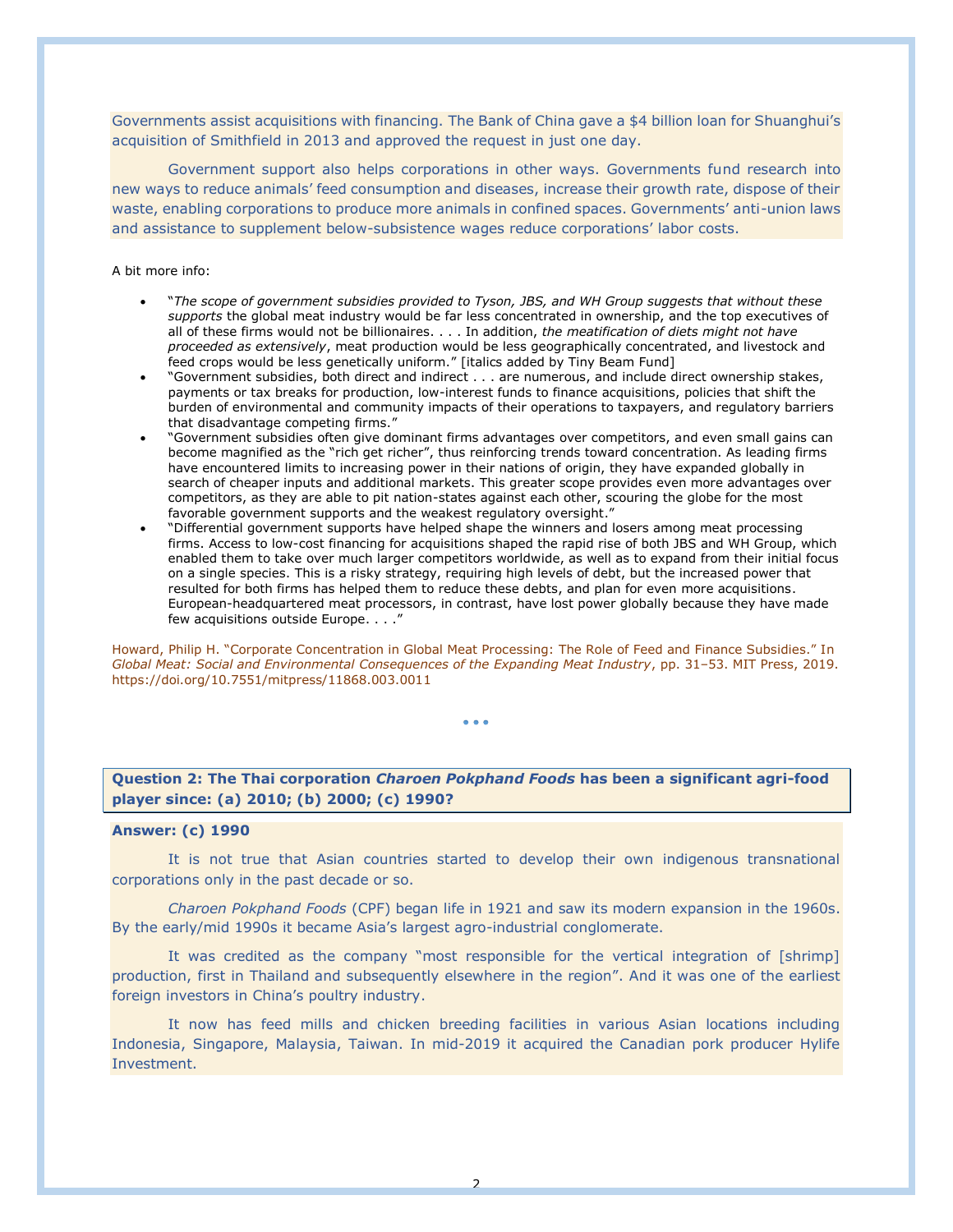Goss, Jasper, David Burch, and Roy E Rickson. "Agri-Food Restructuring and Third World Transnationals: Thailand, the CP Group and the Global Shrimp Industry." *World Development* 28, no. 3 (2000): 513–530. doi: 10.1016/S0305-750X(99)00140-0

McMichael, Philip. "A Global Interpretation of the Rise of the East Asian Food Import Complex." *World Development* 28, no. 3 (2000): 409–424. doi: 10.1016/S0305-750X(99)00136-9

• • •

**Question 3: The top agribusiness groups or "agro-holdings" in Russia, Ukraine, Kazakhstan (RUK) are all major producers of which kind of animals: (a) cattle; (b) poultry; (c) sheep?**

## **Answer: (b) poultry**

A relatively new agricultural production phenomenon emerged in the 1990s in post-Soviet regions, particularly in Russia, Ukraine, Kazakhstan (RUK): "Agro-holdings".

They are formed by independent business firms banding together to operate in some parts of the agri-food supply chain horizontally and/or vertically. They are umbrella organizations. And they have been touted as a key reason for agricultural output increase at a time of challenging market conditions.

The two chief agro-holdings in Belgorod region that produce livestock are Belgrankorm and Prioskole. For Moscow region, Cherkizovo and Mosselprom.

A bit more info:

- "Founded in 1998 in Belgorod, [Belgrankorm] is now one of the largest vertically integrated multiindustrial groups in Russia. It . . . specialises in poultry (largest producer in Russia), beef, pork meat, sausage and deli products, crops, animal feeds and dairy farming and owns processing plants and distribution centres in most of European Russia."
- "Listed among the Forbes 200 largest corporations in Russia and labelled a 'systemic company', Prioskole is also one of the top poultry producers in Russia. . . . The Group's operations encompass most of Russia and it owns the biggest poultry complex in Siberia. Prioskole employs over 34,000 people in the region."
- "The largest diversified meat and fodder manufacturer in Russia, [Cherkizovo is] traded on the London Stock Exchange. . . . Founded in 2000, Mosselprom was the largest agro-industrial project in Russia by 2007 and one of the largest in Europe, specialising in poultry, grain and fodder production and operating in Central Russia."

Matyukha, Andriy, Peter Voigt, and Axel Wolz. "Agro-Holdings in Russia, Ukraine and Kazakhstan: Temporary Phenomenon or Permanent Business Form? Farm-Level Evidence from Moscow and Belgorod Regions." *Post-Communist Economies* 27, no. 3 (July 3, 2015): 370–394. doi: 10.1080/14631377.2015.1055976

**Question 4: When Egypt started to develop an agri-food industry in the 1990s and became a trading hub of domestic and transnational agri-food corporations, did local smallholders and peasant-owned farms: (a) collapse; (b) resist and fight back ; (c) manage to fit in?**

• • •

#### **Answer: (c) They fitted into the new agri-food system.**

In Egypt, the corporate food value chains are inseparable from household, informal production and markets. Corporations rely partly on smallholders "who make up most of the farmers nationwide", and find themselves dealing with small businesses at multiple nodes in the chains.

Peasant producers, small-scale grocers, street food peddlers, are woven into the new system which has promoted rapid growth in the animal agriculture industry, exports, and other agri-food areas.

A bit more info: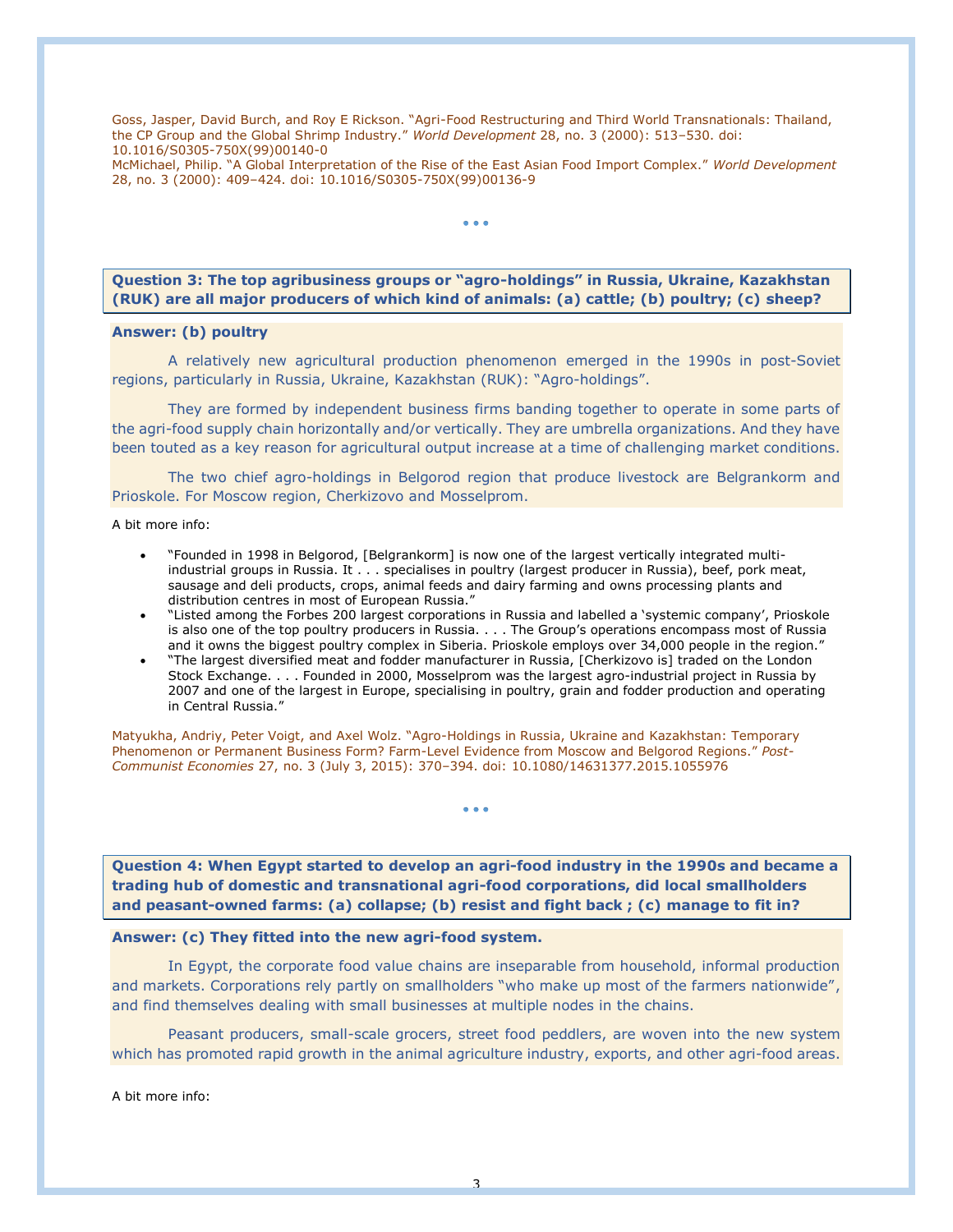- "For example, poultry chick production is largely controlled by corporations, who sell these chicks to medium-sized farms, who then sell the adult birds in live bird markets. Small-scale farming systems may supply high-value crops to agroexporters (who then supply to corporate retailers) and to wholesalers for informal food markets. Corporate processors distribute much of their junk food through low-end street kiosks and other small grocers."
- ". . . smallholders may or may not be direct suppliers for supermarkets and hypermarkets and the extent to which they benefit from such arrangements varies, depending on the ways in which smallholders have formalised production, how convenient the infrastructure from farm to market is, and so on."

Dixon, Marion. *The Making of the Corporate Agri-Food System in Egypt*. PhD, Cornell University, 2013. https://ecommons.cornell.edu/handle/1813/34322

**Question 5: The poultry sector in which** *two* **of these four countries in southern Africa is dominated by large, vertically integrated firms – Zimbabwe, Zambia, South Africa, Botswana?**

• • •

**Answer: South Africa, Botswana.**

SOUTH AFRICA: It is by far the largest producer of the four countries mentioned, producing 1.9 million tons of chickens and employing about 126,000 persons in 2015. Its two foremost poultry corporations are Rainbow Chicken and Astral Foods. CBH Holdings and Quantum Foods are also major players. "Rainbow, Astral and CBH are all vertically integrated in South Africa, from breeding and feed production through to operating large-scale abattoirs." These and other key poultry producers in South Africa account for over 75% of the animal feed supplied by members of the country's Animal Feed Manufacturers' Association.

BOTSWANA: Its poultry industry is controlled by large-scale, vertically integrated production firms, mainly from South Africa.

ZIMBABWE, ZAMBIA: Smallholder farmers supply the bulk of the poultry produced in these two countries. They usually sell "directly or via traders to end consumers and live markets".

Note, however, that, "the southern African region is a *large net importer* of poultry meat and raw materials of animal feed".

Ncube, Phumzile. "The Southern African Poultry Value Chain: Corporate Strategies, Investments and Agro-Industrial Policies." *Development Southern Africa* 35, no. 3 (May 4, 2018): 369–387. doi: 10.1080/0376835X.2018.1426446

**Question 6: What are "***dragon head enterprises***"? Are they: (a) legendary family-owned Indonesian businesses; (b) new but muscular food and agriculture corporations in Vietnam; (c) Chinese firms that drive the country's agricultural modernization?**

• • •

## **Answer: (c) Chinese firms**

Dragon head enterprises are fascinating creatures. Five must-knows about them:

1. *By government appointment only*: Select companies are designated dragon head enterprises (DHEs) by the Chinese government, which has declared from the first day such designation was created in 1998 that DHEs' preordained purpose is to lead China's "agricultural modernization". The Big Three are: WH Group, Jinluo, and Yurun. There are smaller, provincial-level ones. All DHEs must "meet a set of operational, financial and farm integration criteria" set by the government.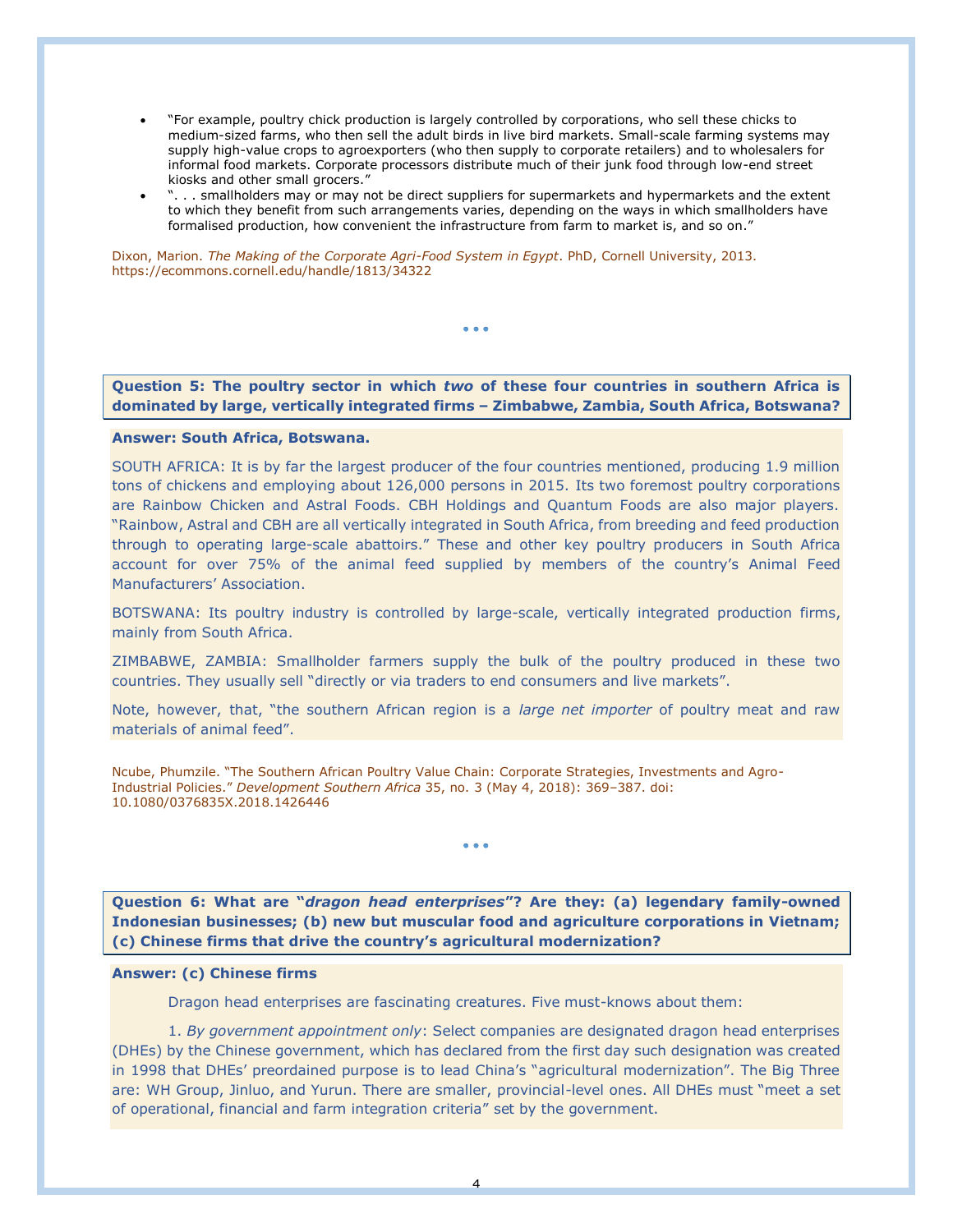2. *A package of privileges:* If a company is one of 110,000+ firms granted a dragon head label, it will enjoy distinct government programs and subsidies, bragging rights, and "enhanced legitimacy as a trustworthy company".

3. *National rural development responsibilities*: DHEs are required to bring rural farming households into their operations, coupling their own interests with those of rural farmers, training them, sharing with them technologies and market opportunities. In addition to benefiting the rural economy, this obligation has the bonus of speeding up vertical integration and the modernization of the country's agriculture sector.

4. *International export and engagement*: Investing in overseas operations and promoting exports is all in a day's work of a DHE. The government backs those efforts not only with official policies, direct subsidies, but also measures such as food standardization and safety certification as well as "cooperation with governments outside the North Atlantic core" to help DHEs extend their global reach.

5. *Pigs, pigs, and more pigs*: Dragon heads have a particular affinity with pigs. As pigs are favored in Chinese culture and pork is considered the "national food", the Chinese government pays particular attention to the pork sector, making it "a paragon of modern agriculture, and a shining example of successful and continuing vertical integration". There are many dragon head firms leading the management, production, and marketing of pork products.

A bit more info:

- "'To support industrialization is to support agriculture, to support enterprises is to support farmers.' The above statement from the Ministry of Agriculture succinctly describes the government's overarching approach to agricultural development since the late 1990s: replace small-scale farming (which is proposed as backwards and unproductive) with large-scale agribusiness (which is proposed as efficient and modern). In the process, the government adopts the replacement of local markets with contract farming, and dispersed production with consolidation, as important goals. It appoints agribusiness firms called dragon head enterprises (or 'DHEs') as the leaders for bringing about this form of agricultural modernity."
- "Today, China is more than just a site of pork production; it is also an important site of pork profit. In concert with the state, Chinese agribusiness firms have largely initiated, managed and profited from the rise of pork."

Schneider, Mindi. "Dragon Head Enterprises and the State of Agribusiness in China." *Journal of Agrarian Change* 17, no. 1 (2017): 3–21. doi:10.1111/joac.12151

### **Question 7:** *Pollo Rey* **and** *Pollo Campero* **are the brands of which Guatemalan conglomerate?**

• • •

### **Answer: Corporación Multi Inversiones (CMI)**

Pollo Rey captures over 50% of Guatemala's domestic market for processed chicken. Pollo Rey and Pio Lindo (a brand of Grupo PAF) together account for 90% of national fresh and processed chicken.

Pollo Campero is a popular fast-food chain offering fried and grilled chicken meals. Its restaurants are found in more than 70 major U.S. cities and 100 other locations worldwide.

CMI and Grupo PAF are leaders in the national business consortium that "claims to represent more than 200 egg, chicken, and turkey enterprises with more than 600 factory farms in the country".

Formed in 1973, CMI remains a family-owned business of the Gutiérrezes.

Fenton, Ioulia. *Changing chicken in Guatemala: Relevance of Poultry to Income Generation, Food Security, Health, and Nutrition*. Tiny Beam Fund, 20 Apr. 2020. https://doi.org/10.15868/socialsector.36569

• • •